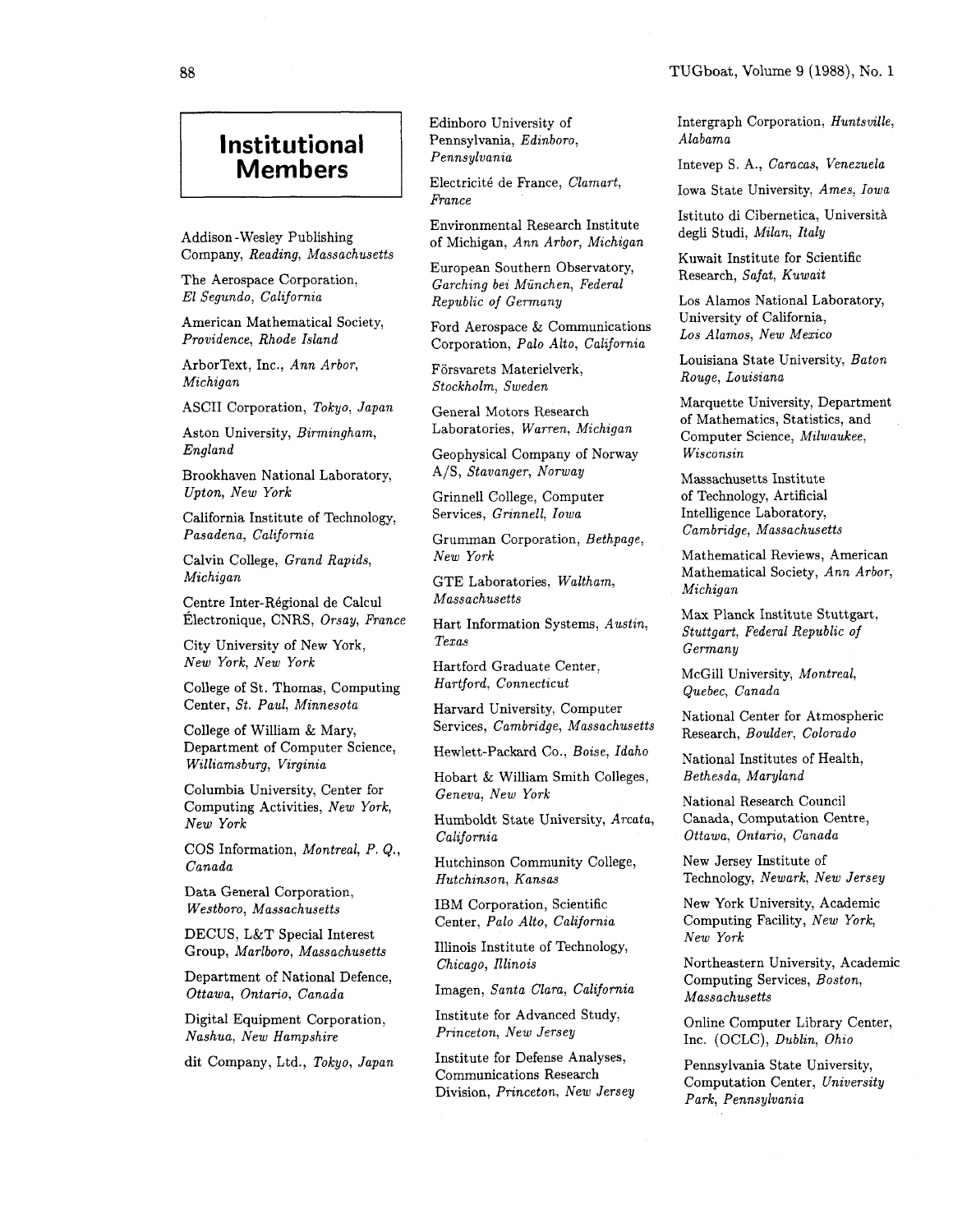Personal TFX, Incorporated, Mill Valley, California

Purdue University, West Lafayette, Indiana

QMS, Inc, Mobile, Alabama

Queens College, Flushing, New York

Research Triangle Institute, Research Triangle Park, North Carolina

RE/SPEC, Inc., Rapid City, South Dakota

Ruhr Universitat Bochum, Bochum, Federal Republic of Germany

Rutgers University, Hill Center, Piscataway, New Jersey

St. Albans School, Mount St. Alban, Washington, D.C.

Sandia National Laboratories, Albuquerque, New Mexico

SAS Institute, Cary, North Carolina

Schlumberger Well Services, Houston, Texas

Science Applications International Corp., Oak Ridge, Tennessee

I. P. Sharp Associates, Palo Alto, California

Smithsonian Astrophysical Observatory, Computation Facility, Cambridge, Massachusetts

Software Research Associates, Tokyo, Japan

Sony Corporation, Atsugi, Japan

Space Telescope Science Institute, Baltimore, Maryland

Springer-Verlag, Heidelberg, Federal Republic of Gemany

Stanford Linear Accelerator Center (SLAC), Stanford, California

Stanford University, Computer Science Department, Stanford, California

Stanford University, ITS Graphics & Computer Systems, Stanford, California

State University of New York, Department of Computer Science, Stony Brook, New York

Stratus Computer, Inc., Marlboro, Massachusetts

Syracuse University, Syracuse, New York

Talaris Systems, Inc., San Diego, California

Texas A & M University, Computing Services Center, College Station, Texas

Texas A & M University, Department of Computer Science, College Station, Texas

TRW, Inc., Redondo Beach, California

Tufts University, Medford, Massachusetts

TV Guide, Radnor, Pennsylvania

TYX Corporation, Reston, Virginia

UNI.C, Danmarks EDB-Center, Aarhus, Denmark

University College, Cork, Ireland

University of Alabama, Tuscaloosa, Alabama

University of British Columbia, Computing Centre, Vancouver, British Columbia, Canada

University of British Columbia, Mathematics Department, Vancouver, British Columbia, Canada

University of Calgary, Calgary, Alberta, Canada

University of California, Berkeley, Academic Computing Services, Berkeley, California

University of California, Berkeley, Computer Science Division, Berkeley, California

University of California, Irvine, Department of Mathematics, Irvine, California

University of California, Irvine, Information & Computer Science, Irvine, California

University of California, San Diego, La Jolla, California

University of California, San Francisco, San Francisco, California

University of Chicago, Computation Center, Chicago, Illinois

University of Chicago, Computer Science Department, Chicago, Illinois

University of Chicago, Graduate School of Business, Chicago, Illinois

University of Crete, Institute of Computer Science, Research Center, Heraklio, Crete, Greece

University of Delaware, Newark, Delaware

University of Glasgow, Glasgow, Scotland

University of Groningen, Groningen, The Netherlands

University of Illinois at Chicago, Computer Center, Chicago, Illinois

University of Kansas, Academic Computing Services, Lawrence, Kansas

University of Maryland, College Park, Maryland

University of Massachusetts, Amherst, Massachusetts

University of North Carolina, School of Public Health, Chapel Hill, North Carolina

University of Oslo, Institute of Informatics, Blindern, Oslo, Norway

University of Ottawa, Ottawa, Ontario, Canada

University of Southern California, Information Sciences Institute, Marina del Rey, California

University of Tennessee at Knoxville, Department of Electrical Engineering, Knoxville, Tennessee

University of Texas at Austin, Physics Department, Austin, Texas